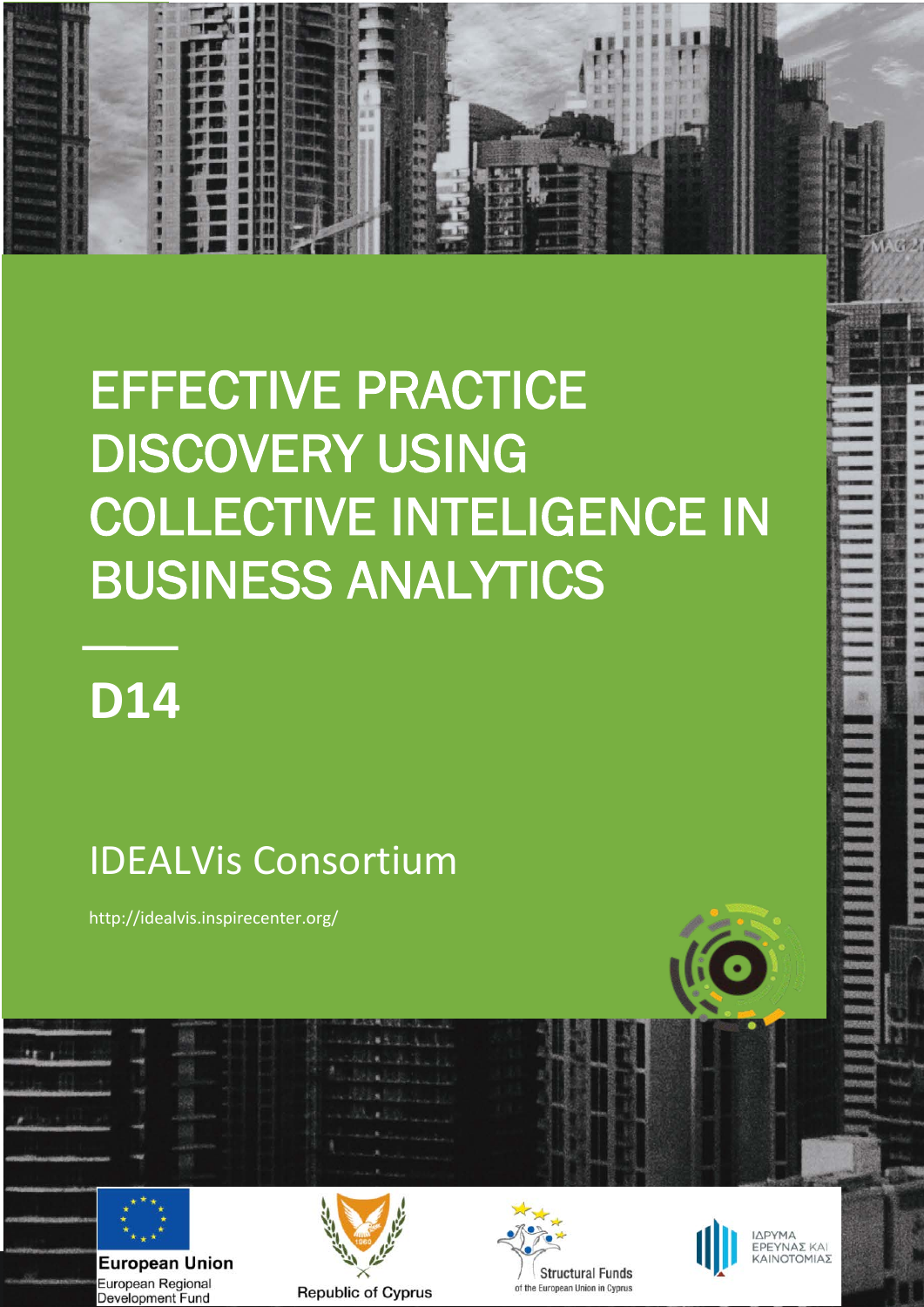### Executive Summary

The overall objective of WP5 is to design and develop an intelligent data analytics component that enhances the efficiency and effectiveness of the data exploration process by quantifying the user's experience through recorded interactions, and by further identifying effective analysis practices through the utilization of machine learning techniques.

This deliverable presents the machine learning mechanisms utilized as part of Work Package 5 (WP5) required for classifying users in distinct groups based on their user model characteristics. Assigning users in distinct groups, facilitates the analysis of recorded interaction data, allowing the possibility to discover analysis patters adopted by different types (i.e., groups) of users. In deliverable D13 (i) all IDEALVis tracking mechanisms were described; and (ii) the set of interaction records captured during pilot study were analyzed presenting the different interaction patters that emerged from all users as a whole.

In contrast to deliverable D13, this deliverable analyses the captured interaction data for each distinct user group that resulted from the user classification process. The main goal of this process is to detect interesting analysis interaction patterns across different groups/types of users. Additionally, this deliverable uses findings from deliverable D11, attempting to provide a set of effective/best adaptation practices that are a best fit for each of the different user groups.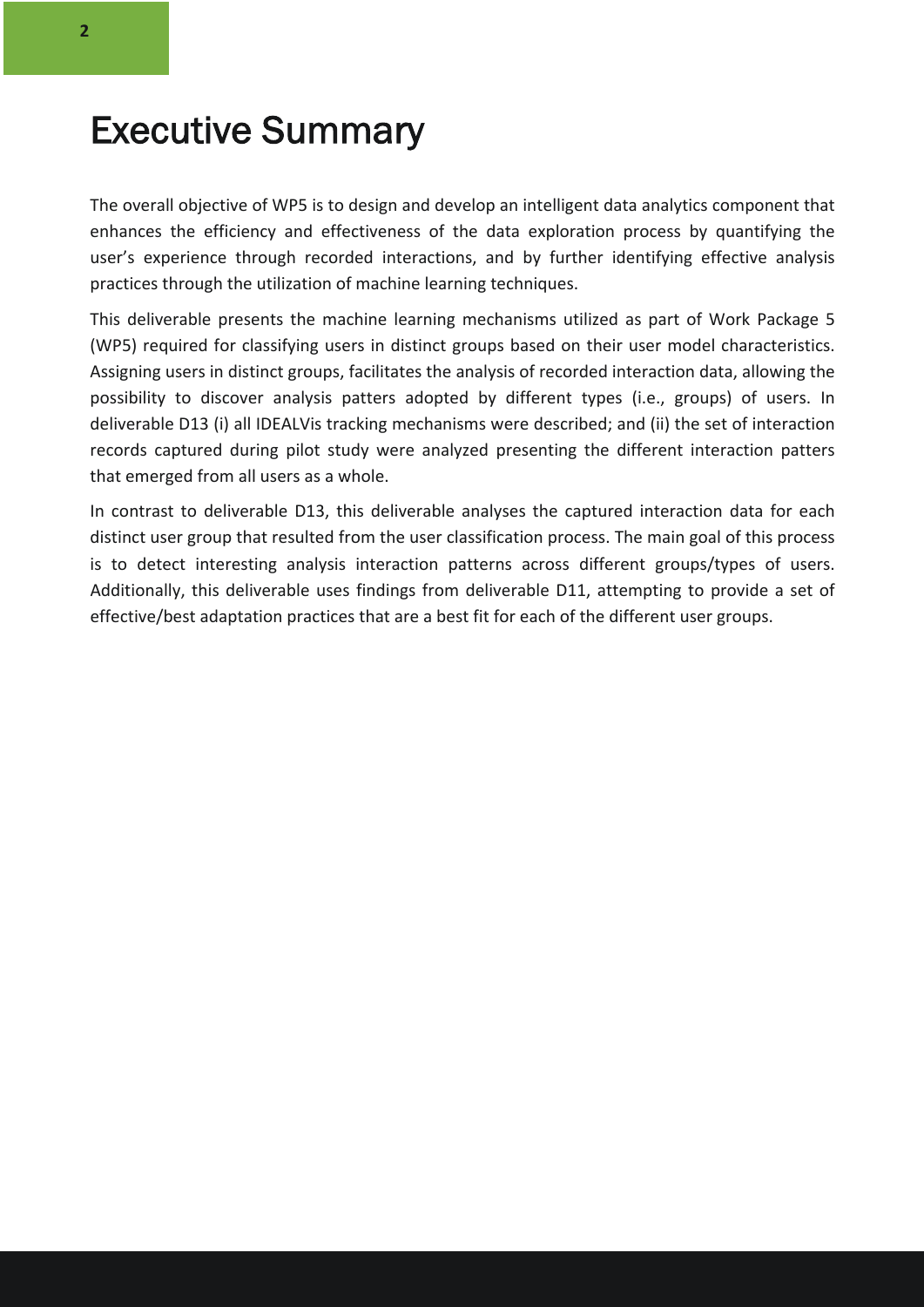## Table of Contents

| $\mathbf{1}$   |     |  |  |
|----------------|-----|--|--|
|                | 1.1 |  |  |
|                | 1.2 |  |  |
| $\overline{2}$ |     |  |  |
|                | 2.1 |  |  |
|                | 2.2 |  |  |
|                | 2.3 |  |  |
| 3              |     |  |  |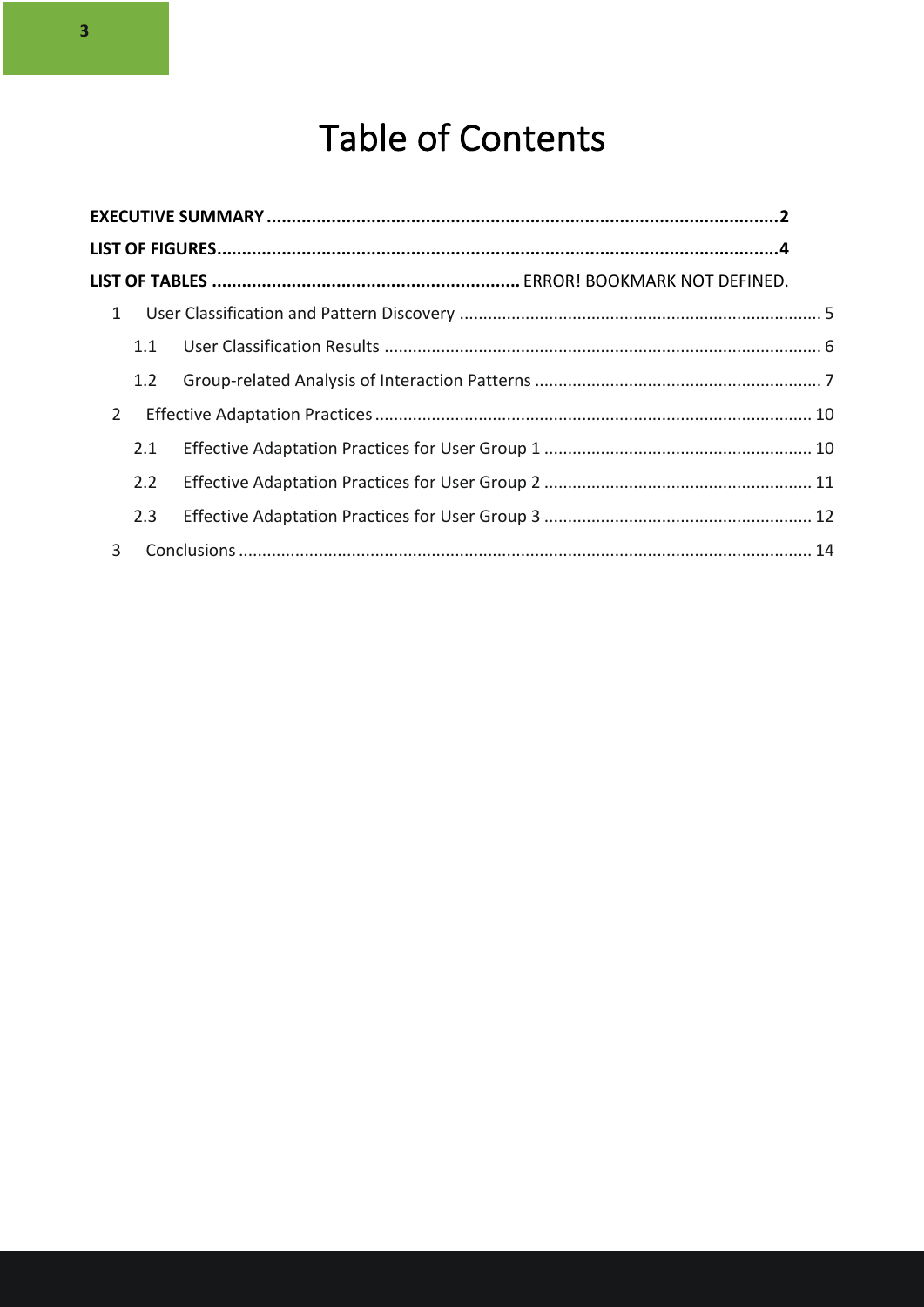# List of Figures

|--|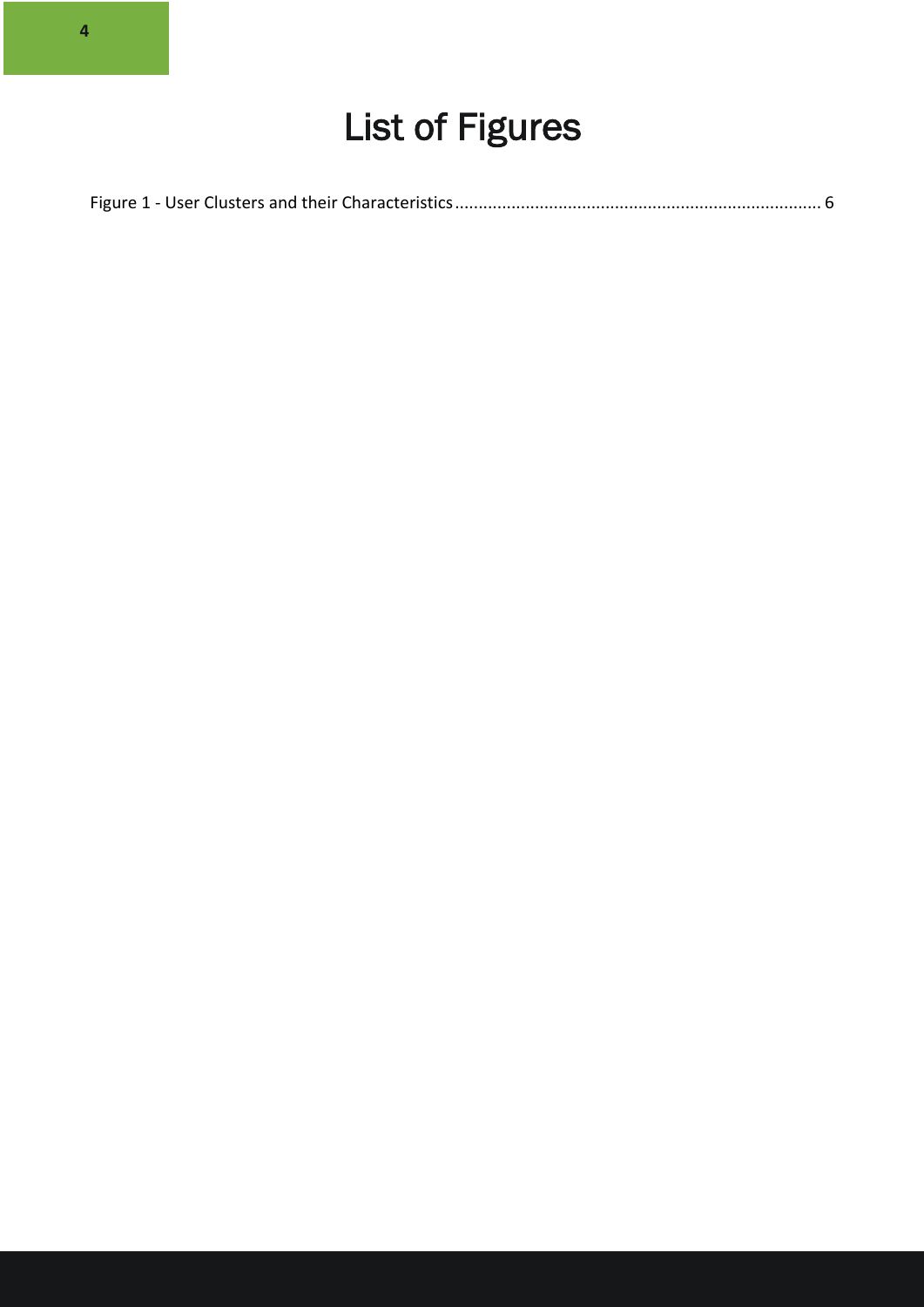### 1 User Classification and Pattern Discovery

During the pilot study operation, the platform's tracking mechanisms were continuously recording the users' descriptive parameters and interaction (e.g., analysis construction and data exploration performance) across multiple steps of the data analysis process. This section provides: (i) an overview of the analysis performed using the obtained tracking records; (ii) and further reports analysis findings, including interesting patterns discovered across the interactions of different types of users.

Trying to understand the patterns emerging from the interactions of all users as a whole, does not yield insight on how different types of users (in terms of characteristics) interact with the system. In adaptive systems such as IDEALVis, the information on how different users approach their analysis is essential for suggesting effective practices and for further defining/providing related adaptations. The characteristics of each user in IDEALVis are maintained by the user model. Therefore, prior to being able to explore the data analysis interaction patterns of different user types, the term "User Type" needs to be defined based on the characteristics of the users. In the context of this work, User Type is defined as distinct group (or class) of users, where all users assigned to that group are similar in terms of their characteristics. The practice of categorizing data (in this case users) into distinct classes or groups is referred to as clustering and is one of the key facets of machine learning.

The classification of users in distinct user groups was performed using the k-means clustering approach. K-means is one of the most popular unsupervised machine learning algorithms that aims to model normal and behavior and group similar records of data in clusters. This algorithm is only able to process numerical variables, since it uses distance-based measures (e.g., Euclidean distance) for calculating the distance between different data points.

The 45 users who participated in the pilot study were classified in different groups using their prominent user model characteristics as the input to the k-means clustering algorithm. Characteristics used as input include (i) human factors (Speed of Processing, Field-Dependent Independent and Working Memory); and (ii) user demographics (Age, Educational Status and Gender). Educational status refers to a single data property that indicates if a user is a holder of a master's degree. Unfortunately, the Perceived Expertise factor had to be excluded as many users were missing this information from their user model. Additionally, the Control of Attention human factor had a strong positive correlation ( $r(43) = 0.7$ ) with Speed of Processing and it was not used as input to the classification algorithm. Removing correlated input variables is a necessary pre-processing step for k-means to decrease bias. This is because correlated variables represent the same characteristic of a segment, and therefore, a single representative variable should be used.

Prior to classifying users with the above-mentioned characteristics, a few data preprocessing operations were applied on the input data. Those operations are listed below and pose important prerequisites, aiming to improve the output of the k-means algorithm (i.e., the segmentation of users in distinct clusters or groups).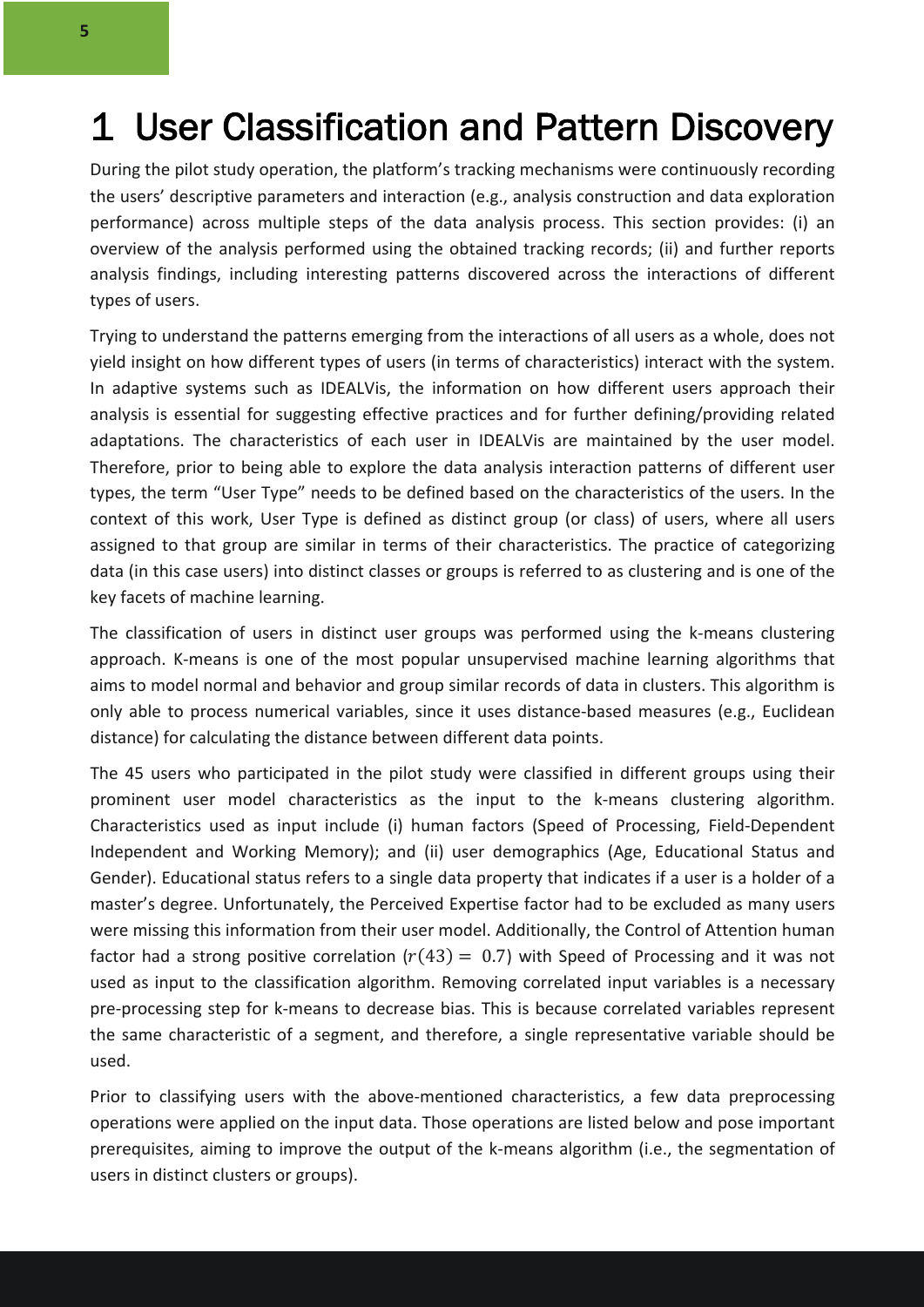- 1. **Used Numerical Variables as Input:** All categorical attributes should be transformed (e.g., Educational Status).
- 2. **Imputed Outliers:** K-means is very sensitive to outliers and noisy data; therefore, those should be handled appropriately.
- 3. **Performed Normalization/Standardization:** Variables should be the same scale have the same mean and variance, usually in a range -1.0 to 1.0 (standardized data) or 0.0 to 1.0 (normalized data). For the k-means algorithm to consider all attributes as equal, they must all have the same scale.

#### *1.1 User Classification Results*

Applying the k-means algorithm on the user's characteristics resulted in 3 clusters of users (i.e., 3 user groups). The three clusters and the distribution of each input characteristic to each of the clusters is illustrated in Figure 1



*Figure 1 - User Clusters and their Characteristics (Results on Row 1, 2 and 3 belong to User Groups 1, 2 and 3 respectively)*

Next, an overview of the characteristics describing each user group is provided.

#### 1.1.1 USER GROUP 1 (SEGMENT 3)

This is the larger of the three groups, with 21 out of 45 users being assigned in this group. With regards to demographics, users in this group are described (i) as mostly being between 25 and 33 years old (80%); (ii) as mostly being male (71%); and (iii) mostly as being holders of a master's degree (95%). With regards to human factors, users in this group tend to have higher Working Memory and Speed of Processing levels compared to users of other groups. Moreover, this group seems to have both field-dependent and field-independent users, with field-independent users being higher in number compared to those of other groups. This group is generally made up of younger individuals that are most likely junior or mid-level analysts, possessing a high level of cognitive abilities.

#### 1.1.2 USER GROUP 2 (SEGMENT 2)

This is the second group in size compared to the three groups, with 16 out of 45 users being assigned to it. With regards to demographics, users in this group are described (i) as mostly being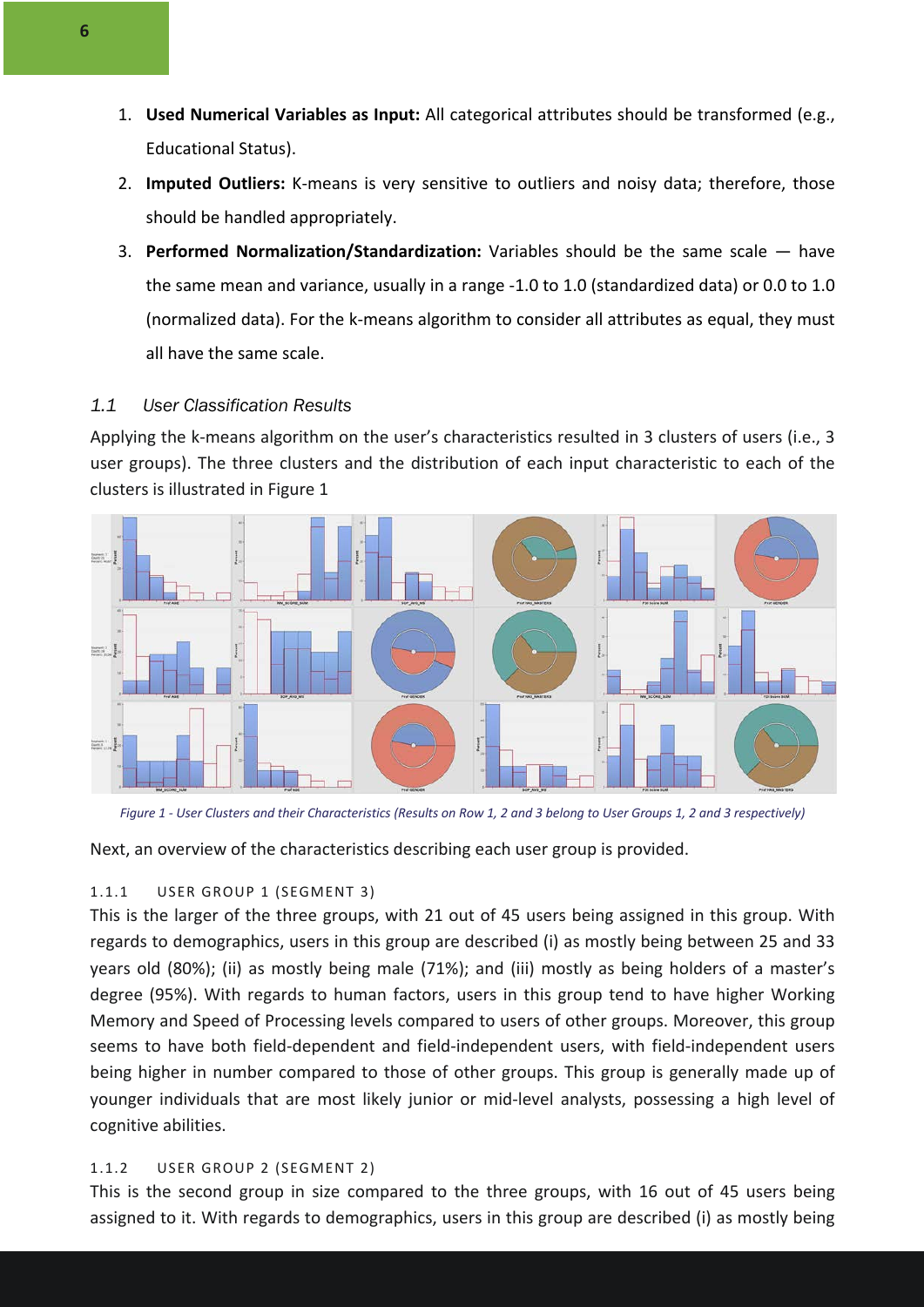33 years or older (87%); and (ii) as mostly being female (93%). Also, it seems that a third of the users are holders of a master's degree (37%). With regards to human factors, users in this group tend to have (i) slightly lower Working Memory levels compared to the users of group 1, but higher levels compared to the users of group 3; and (ii) lower Speed of Processing levels compared to users of other groups. Moreover, most users in this group are field-dependent users. This group is generally made up of older individuals that are most likely senior data analysts, having a lower level of Speed of Processing compared to users of other groups.

#### 1.1.3 USER GROUP 3 (SEGMENT 1)

This is the last and smallest group of users, with 8 out of 45 users being assigned in this group. With regards to demographics, users in this group are described (i) as mostly being between 25 and 29 years old (62%); and (ii) as being male. Also, it seems that a third of the users are holders of a master's degree (37%). With regards to human factors, users in this group tend to have (i) lower Working Memory levels compared to users of other groups; and (ii) higher Speed of Processing levels compared to users of group 2, but slightly lower levels compared to users of group 1. Moreover, users in this group are mostly field-dependent, while some tend to be intermediates in terms of the field-dependent independent scale. This group is generally made up mostly of younger individuals that might be junior or mid-level analysts, possessing a lower level of Working Memory compared to users of other groups.

#### *1.2 Group-related Analysis of Interaction Patterns*

All the 45 pilot study users were assigned to one of the abovementioned user groups. The tracking records (i.e., system interactions) of all users belonging to each group were analyzed for better understanding the patterns adopted by each user group. The tracking metrics used in this analysis are listed below. For more information on how these metrics were collected by the platform please refer to deliverable D13.

#### • **Data Analysis Attempts**

o The total number of times a user utilized the Analysis Wizard for producing an analysis report.

#### • **Select Analysis Method Duration**

 $\circ$  The average time spent in the Select Analysis step of the Analysis Wizard. This is the step where the user selects the appropriate analysis method/type for their analysis.

#### • **Select Attributes Duration**

o The average time spent in the Select Attributes step of the Analysis Wizard. This is the step where the user selects the appropriate data attributes for their analysis.

#### • **Result View Duration**

o The average time spent by the user viewing/interpreting a specific analysis report.

Those are the tracking records captured for all user during the pilot study. The reason only 4 metrics are presented, is because during the pilot study some of the Analysis Wizard steps (Select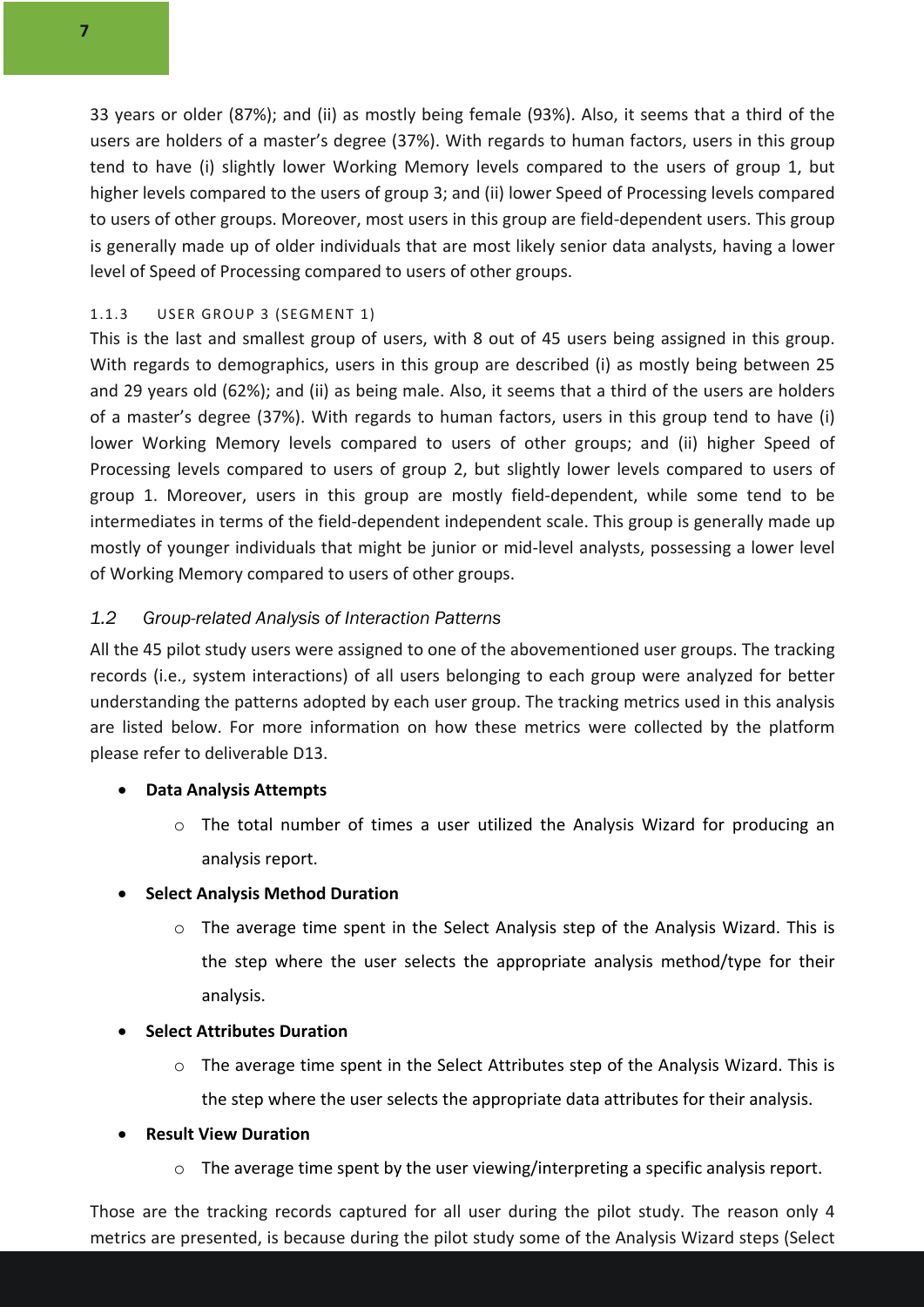Dataset and Select Output) were unavailable/disabled for the users' data exploration, and thus, records for those metrics were not available for analysis. Results of this analysis regarding each of the abovementioned tracking metrics are presented below, shedding light on how distinct user groups differ in terms of their interaction.

**Data Analysis Attempts:** On average users of User Group 1 made less data analysis attempts for addressing all pilot study analysis tasks compared to other user groups. Their average data analysis attempts were 49.5  $\pm$  6.4. The user with the least attempts from User Group 1 performed on average 38 attempts, while the user with the highest number of attempts performed on average 64 attempts. Moreover, users of User Group 2 made on average  $51.1 \pm 5.9$  data analysis attempts for addressing their tasks. The user with the least attempts from User Group 2 performed on average 39 attempts, while the user with the highest number of attempts performed on average 62 attempts. Finally, User Group 3 was the group with the highest number of data analysis attempts for addressing all pilot study analysis tasks with an average of 52.4  $\pm$  8.2 attempts. The user with the least attempts from User Group 3 performed on average 42 attempts, while the user with the highest number of attempts performed on average 66 attempts.

**Select Analysis Method Duration:** On average users of User Group 1 were faster compared to users of other groups when selecting the appropriate analysis method for their exploration. Their average performance in seconds was  $9.1 \pm 2.3$ . On average the fastest user for this metric in User Group 1 achieved a performance of 5 seconds, while the slowest achieved a performance of 13 seconds. Moreover, for this metric, users of User Group 2 were on average the slowest with a performance of 13.6 ± 8.8 seconds. On average the fastest user for this metric in User Group 2 achieved a performance of 5 seconds, while the slowest achieved a performance of 34 seconds. Finally, User Group 3 performed slightly faster than User Group 2 when selecting the appropriate analysis method. Their average performance in seconds was  $10.6 \pm 7.0$ . On average the fastest user for this metric in User Group 3 achieved a performance of 5 seconds, while the slowest achieved a performance of 27 seconds.

**Select Attributes Duration:** On average users of User Group 1 were faster compared to users of other groups when selecting the appropriate data attributes for their exploration. Their average performance in seconds was  $62.5 \pm 14.0$ . On average the fastest user for this metric in User Group 1 achieved a performance of 41 seconds, while the slowest achieved a performance of 101 seconds. Moreover, for this metric, users of User Group 2 were on average the slowest with 78.9 ± 19.6 seconds. On average the fastest user for this metric in User Group 2 achieved a performance of 52 seconds, while the slowest achieved a performance of 119 seconds. Finally, User Group 3 performed slightly faster than User Group 2 when selecting the appropriate data attributes. Their average time was 70.5  $\pm$  34.9 seconds. On average the fastest user for this metric in User Group 3 achieved a performance of 36 seconds, while the slowest achieved a performance of 151 seconds.

**Result View Duration:** For the current user sample, the performance of all user groups for this metric was on average equal. Specifically, users of (i) User Group 1 achieved an average performance of 16.0  $\pm$  5.7 seconds; (ii) User Group 2 achieved an average performance of 16.0  $\pm$ 4.7 seconds; and (iii) User Group 3 achieved an average performance of  $16.0 \pm 6.5$  seconds. On average (i) the fastest user for this metric in User Group 1 achieved a performance of 7 seconds,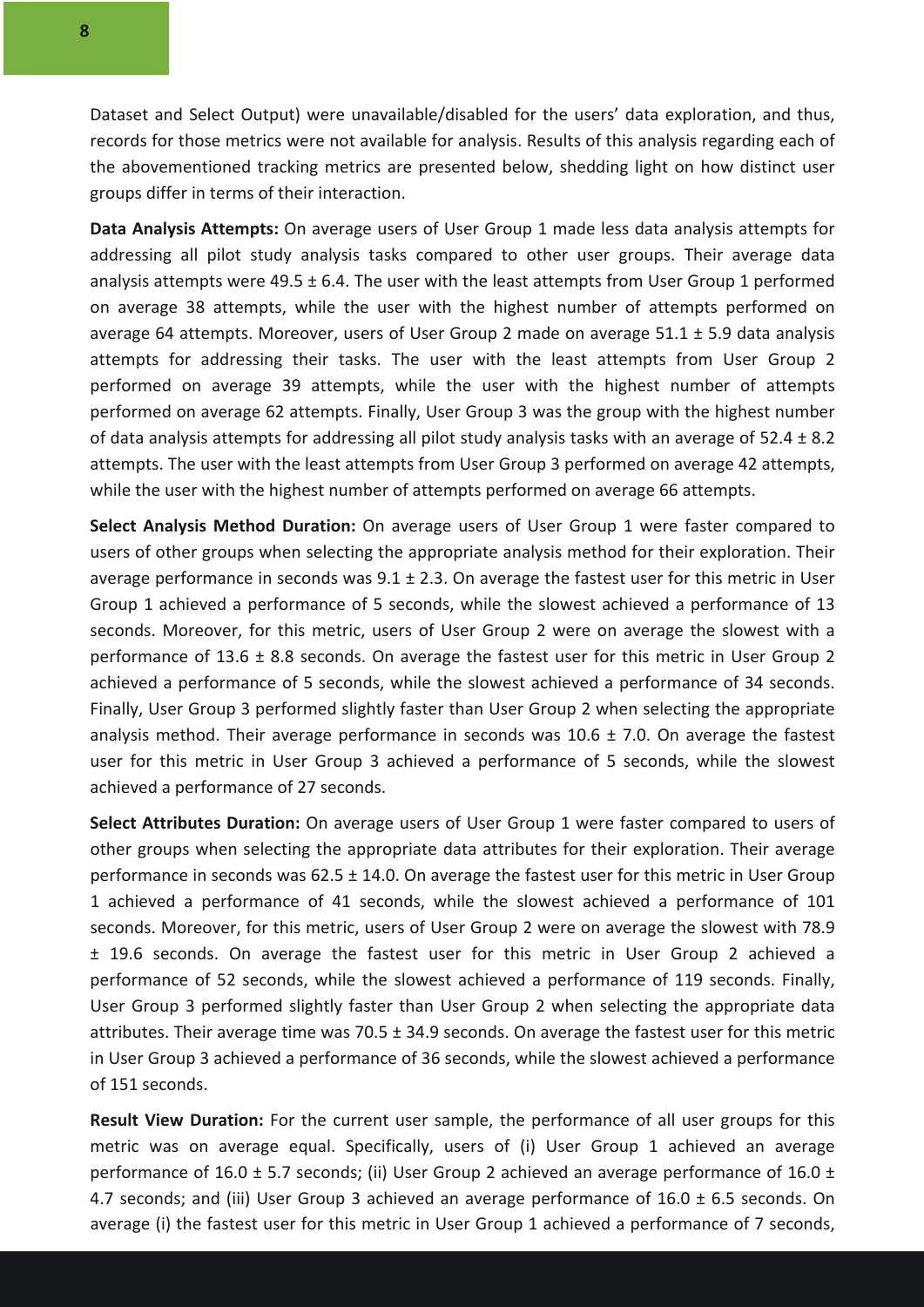while the slowest achieved a performance of 25 seconds; (ii) the fastest user for this metric in User Group 2 achieved a performance of 8 seconds, while the slowest achieved a performance of 25 seconds; and (iii) the fastest user for this metric in User Group 3 achieved a performance of 10 seconds, while the slowest achieved a performance of 27 seconds.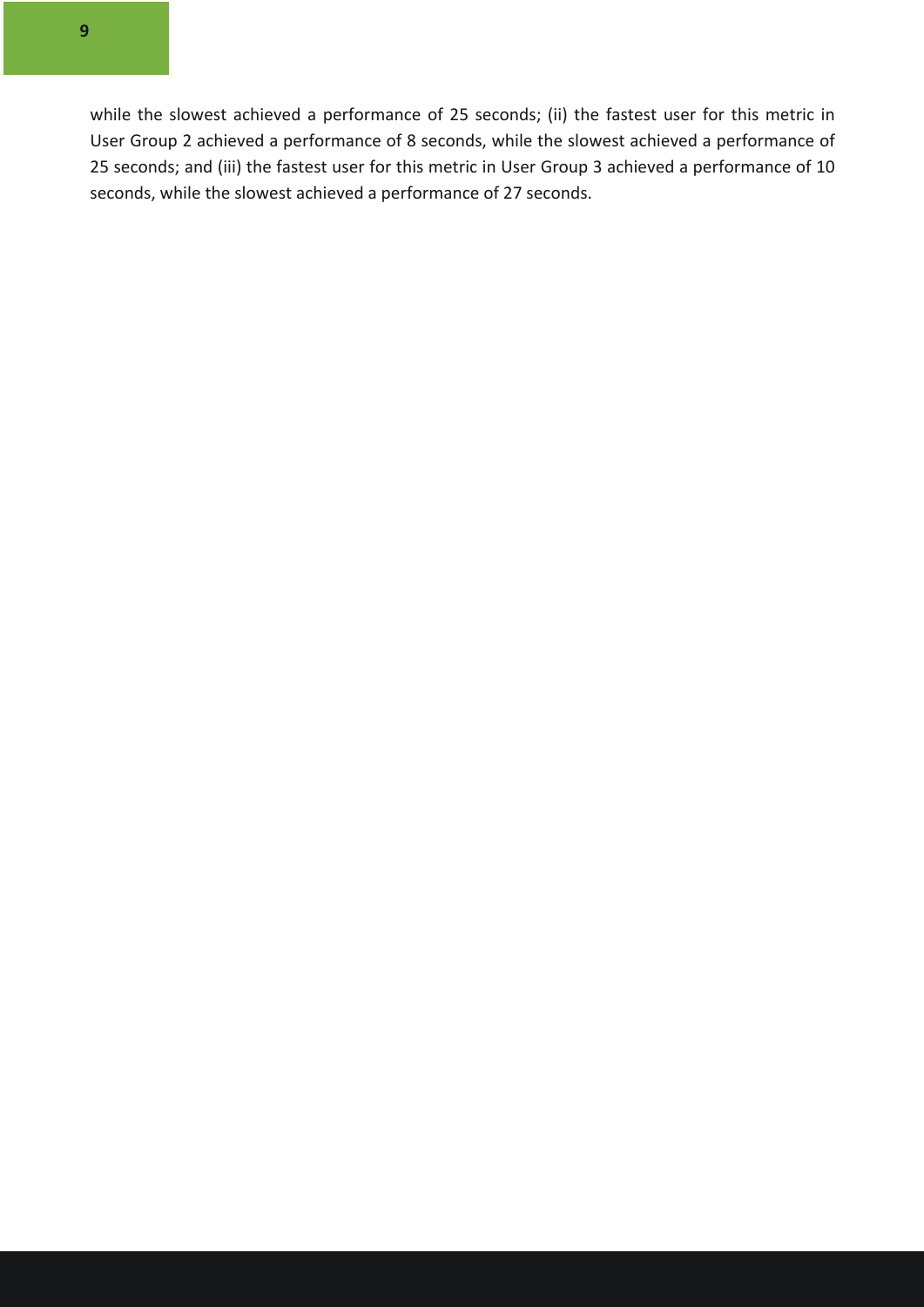### 2 Effective Adaptation Practices

This section provides a set of best adaptation practices which are deemed as the best fit visualization settings for each of the different user groups that emerged through user classification, using input from D11.

The motivation behind this approach, stands on the fact that each user group contains a set of users which possess similar characteristics. Therefore, by understanding the key characteristics of a user group (done in the previous section), it is also possible to assign to it, a set of adaptation practices/rules that are compatible to the group's user characteristics. Sections below present three sets of effective, collective adaptation practices/rules, each assigned to a specific group of users. If applied, those collective rules, will most likely benefit the corresponding users of each target group with regards to their ability to process data visualizations.

**NOTE**: The terms (i) task complexity; and (ii) data visualization elements appearing in the next sections are defined in deliverable D11.

#### *2.1 Effective Adaptation Practices for User Group 1*

For simple and medium complexity tasks, this group of users will most likely benefit by a column chart as the data visualization type. Additionally, according to findings of D11 for higher complexity tasks, these types of users tend to perform better specifically on pie charts and radar charts. If those charts are not an option in a specific situation, a line chart can also be used. Below a list of data visualization elements is provided and their applicability/usefulness to this group of users according to the group's characteristics.

- **Proximity:** Proximity between bars and columns will negatively affect these users when used on bar and column charts for low complexity tasks. Proximity will only be useful to this group of users on medium and high complexity tasks.
- **Element Size:** Changing the size of primary data visualization elements in medium complexity tasks for this group of users will negatively affect their performance. Changing the element size on high complexity tasks can provide a performance benefit, while it might also help such users for low complexity tasks. The latter effect is only attributed to the high levels of Speed of Processing that users of this group possess.
- **Grid Lines:** Enabling grid lines on data visualizations will benefit users of this group in terms of performance for all task complexity levels (only low and medium complexity tasks were investigated in D11 for this element). Compared to other user groups, this group is likely to benefit the most by this intervention at medium complexity tasks.
- **Data Labels:** Data labels on data visualizations will benefit users of this group in terms of their performance only when enabled with low complexity tasks.
- **Dark Theme:** Dark theme on data visualizations will benefit users of this group in terms of their performance only when enabled with low complexity tasks.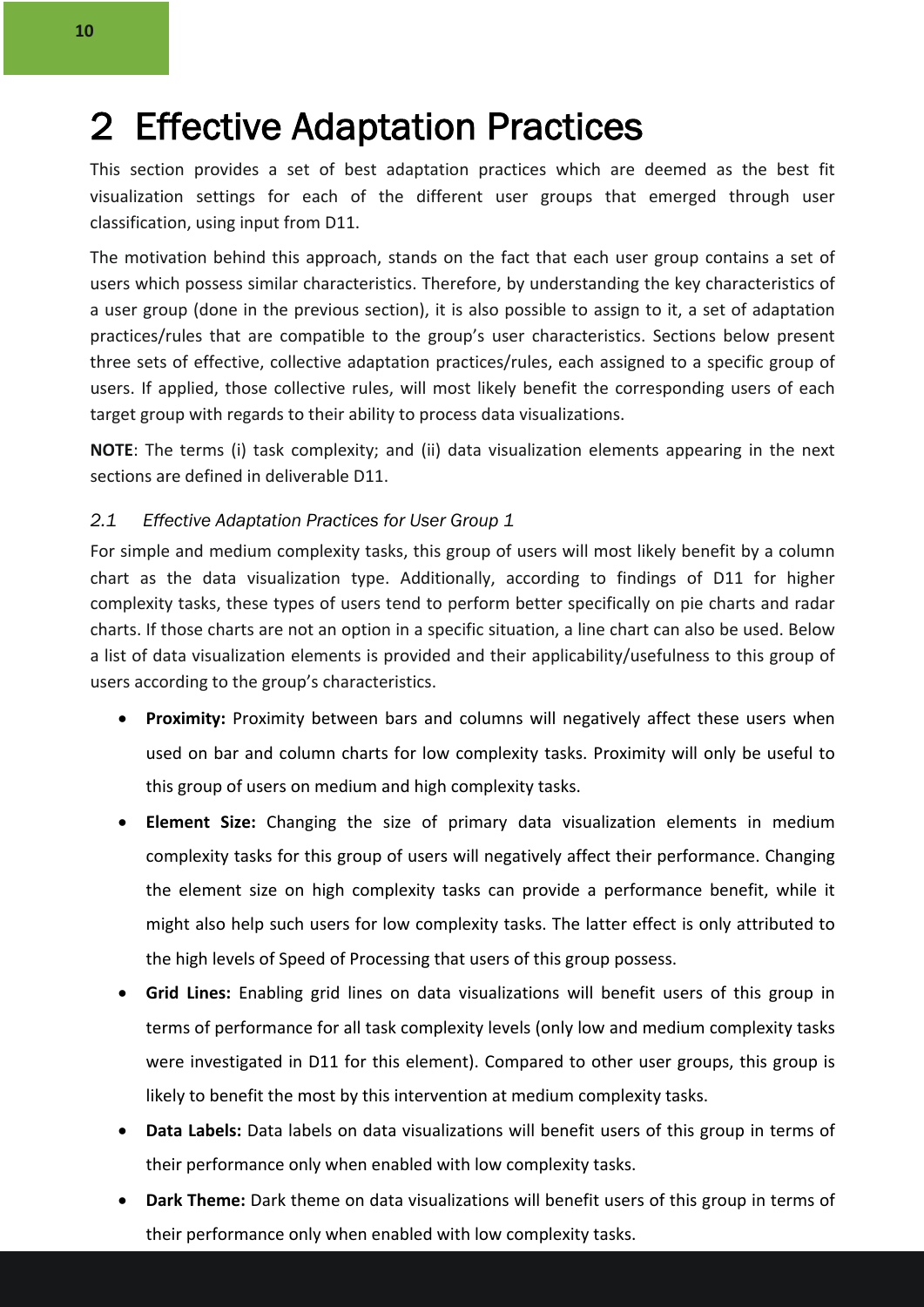- **Sorting:** Sorting the data on a data visualization will be beneficial in terms of performance for this group of users, especially for high complexity tasks.
- Palette 1: Changing the colour palette setting on the data visualizations to Palette 1 can benefit user of this group achieve a higher performance across all levels of task complexity.
- Palette 2: Changing the colour palette setting on the data visualizations to Palette 2 is better in terms of performance for this group of users on low complexity tasks when compared to Palette 1. Palette 2 should be avoided for medium complexity tasks and instead Palette 1 should be used. Moreover, for high complexity tasks Palette 1 is superior in terms of enabling better performance and should therefore be preferred for this group of users.

#### *2.2 Effective Adaptation Practices for User Group 2*

For simple and medium complexity tasks, this group of users will most likely benefit by a column chart as the data visualization type. Additionally, according to findings of D11 for higher complexity tasks, these types of users tend to perform better specifically on pie charts and radar charts. In case those charts are not an option in a specific situation, a column chart can also be used. Below a list of data visualization elements is provided and their applicability/usefulness to this group of users according to the group's characteristics.

- **Proximity:** Proximity between bars and columns will negatively affect this group of users when used on bar and column charts for low complexity tasks. Proximity is useful to this group of users only on medium and high complexity tasks.
- **Element Size:** Changing the size of primary data visualization elements in medium complexity tasks for this group of users can be done but it will not offer any significant performance benefit. Moreover, for low complexity tasks changing the element size might slightly degrade the performance of these users. In contrast to User Group 1, for this group changing the element size is mostly suggested for high complexity tasks.
- **Grid Lines:** Enabling grid lines on data visualizations will benefit this group's users in terms of their performance for all task complexity levels.
- **Data Labels:** Data labels on data visualizations will benefit users of this group in terms of their performance only when enabled with low complexity tasks.
- **Dark Theme:** Dark theme on data visualizations will benefit users of this group in terms of their performance only when enabled with low complexity tasks. While not suggested, it is interesting to note that higher expertise users of this group might be able to benefit from the dark theme on medium complexity tasks, since expertise was found to have an interaction with this visual element on even more difficult tasks.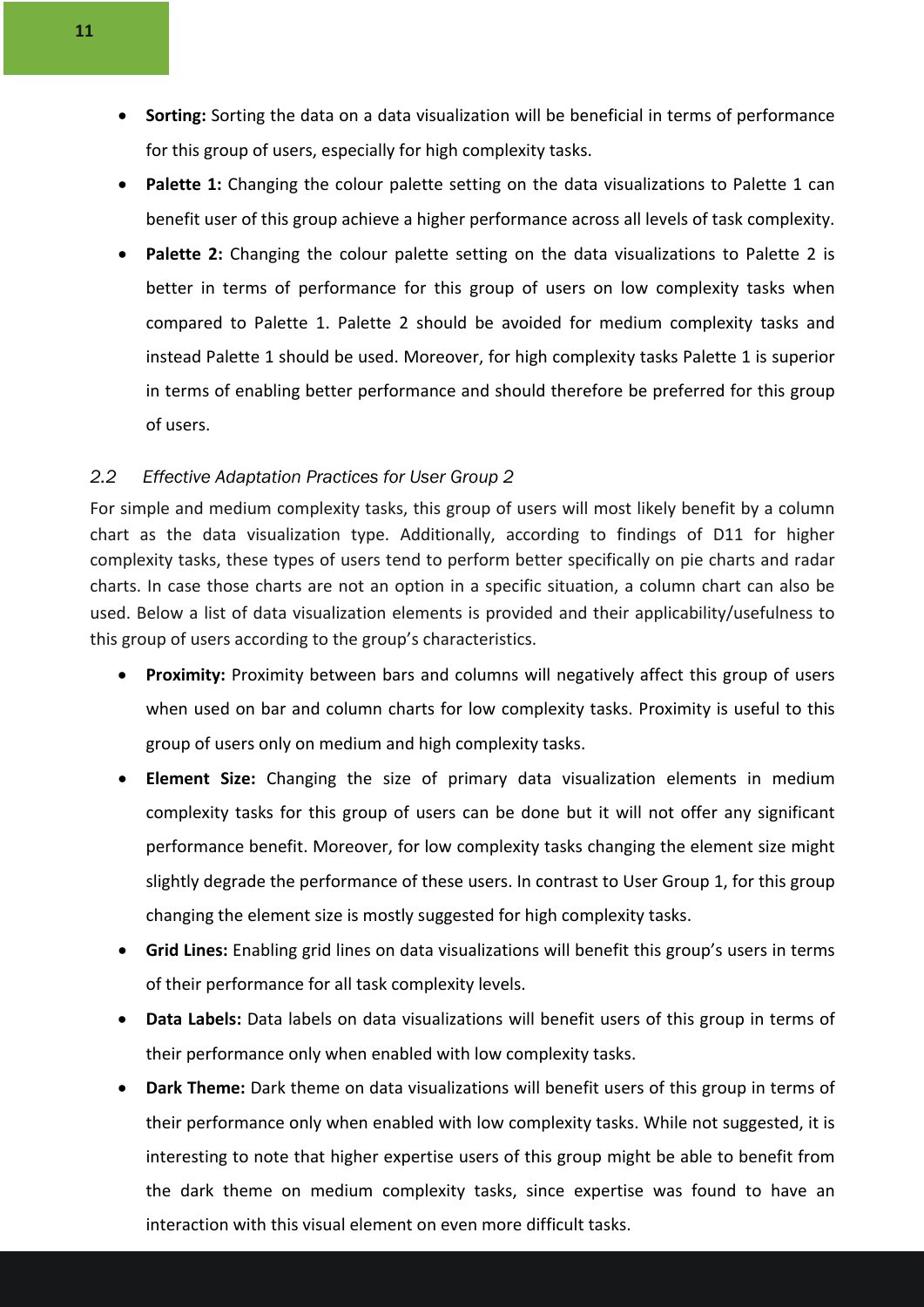- **Sorting:** Sorting the data on a data visualization will be beneficial in terms of performance for this group of users especially for high complexity tasks. It should be noted that results indicate that users from User Groups 1 and 2 are likely to benefit more when data is sorted on high complexity tasks, compared to this group. This effect is attributed to the higher expertise possessed by this group of users.
- **Palette 1:** Changing the colour palette setting on the data visualizations to Palette 1 can enable users of this group achieve a higher performance especially for low and high complexity tasks.
- **Palette 2:** Changing the colour palette setting on the data visualizations to Palette 2 is better in terms of performance for this group of users on low complexity tasks when compared to Palette 1. Palette 2 should be avoided for medium complexity tasks and instead the default palette or Palette 1 should be used (the default palette is provided as an alternative because for the characteristics of these users on medium complexity tasks, Palette 1 did not provide a significant performance increase compared to the default palette). Moreover, for high complexity tasks Palette 1 is superior in terms of enabling better performance and should therefore be preferred for this group of users.

#### *2.3 Effective Adaptation Practices for User Group 3*

For simple and medium complexity tasks, this group of users will most likely benefit by a column chart as the data visualization type. Additionally, according to findings of D11 and similar to users of group 2, for higher complexity tasks, these types of users tend to perform better specifically on pie charts and radar charts. If for some reason those charts are not an option in a specific situation, a column chart can also be used. While these practices for selecting a data visualization type seem similar to those of User Group 2, users in this group tend to have more performance benefit when using the column chart compared to users of group 2. Below a list of data visualization elements is provided and their applicability/usefulness to this group of users according to the group's characteristics.

- **Proximity:** Similar to the rest of the user groups**,** enabling proximity between bars and columns on medium and high complexity tasks will benefit these users' performance. Enabling proximity on low complexity tasks is not suggested.
- **Element Size:** Changing the size of primary data visualization elements in low and medium complexity tasks for this group of users will negatively affect their performance. For this group changing the element size should be done only on high complexity tasks.
- **Grid Lines:** Similar to other user groups enabling grid lines on data visualizations will benefit this group's users in terms of their performance for all task complexity levels.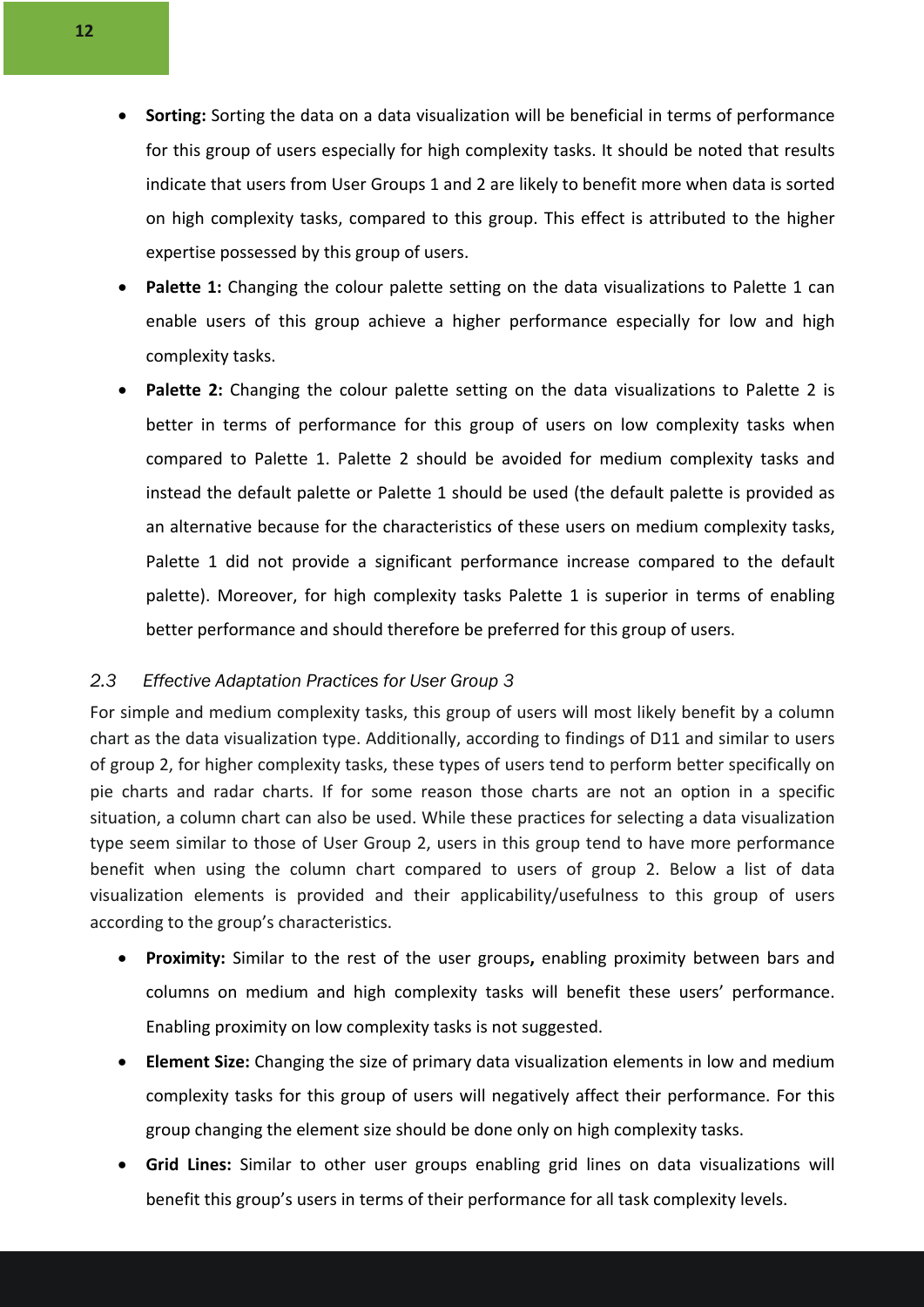- **Data Labels:** Data labels on data visualizations will benefit users of this group significantly in terms of performance when enabled with low complexity tasks. Moreover, this visual element may also slightly help these users when performing medium complexity tasks. This latter effect is reported since multiple human factors of this user group (low Working Memory levels, medium Speed of Processing levels and mid-level expertise) have a positive interaction with this visual element in terms of performance. This visual element is not suggested for these users when performing high complexity tasks.
- **Dark Theme:** Dark theme on data visualizations will benefit users of this group in terms of performance when enabled with low complexity tasks.
- **Sorting:** Sorting the data on a data visualization will be beneficial in terms of performance for this group of users especially for high complexity tasks.
- Palette 1: Changing the colour palette setting on the data visualizations to Palette 1 can help user of this group achieve a higher performance across all levels of task complexity.
- Palette 2: Changing the colour palette setting on the data visualizations to Palette 2 is better in terms of performance for this group of users on low complexity tasks when compared to Palette 1. Palette 2 should be avoided for medium complexity tasks and instead Palette 1 should be used. Moreover, for high complexity tasks Palette 1 is superior in terms of enabling better performance and should therefore be preferred for this group of users.